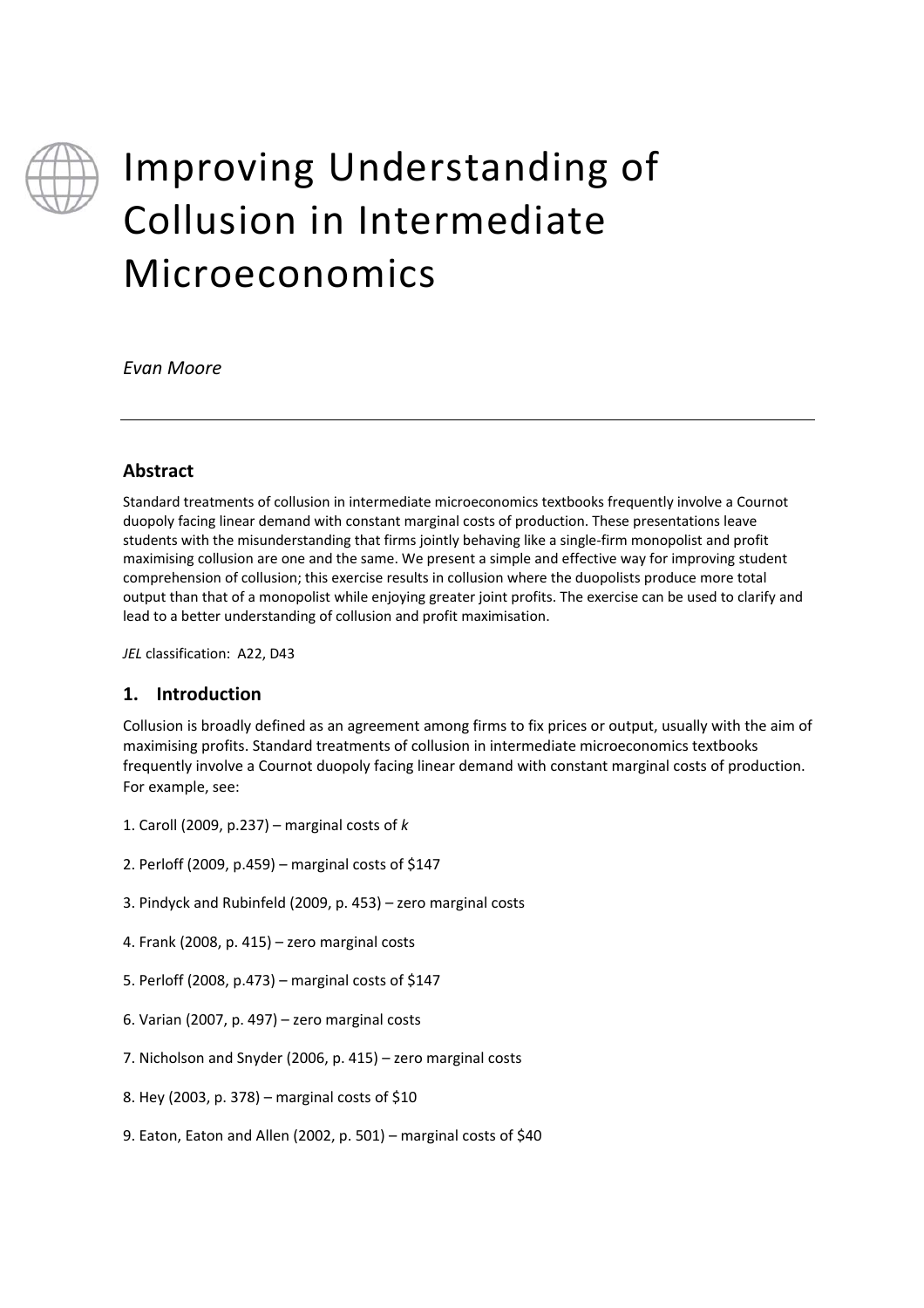However, these presentations leave a misunderstanding on the nature of joint profit maximisation. In each of the examples in the textbooks listed above the collusive outcome coincides with each of the duopolists producing one half of the monopolist's output.<sup>1</sup> Unfortunately, if this is the sole presentation of collusion then students frequently equate collusion among firms with jointly behaving as a monopolist.

### **2. Teaching collusion in intermediate microeconomics**

We begin by defining collusion and then pointing out that the goal of colluding is to maximise joint profits. To be more specific, we use Pindyck and Rubinfeld's (2009) definition that when firms collude, '…they coordinate prices and output to maximize joint profits'. We tell students that, like the book, we will use a duopoly with identical cost functions for both firms.<sup>2</sup>

We then present the standard treatment using constant marginal costs of production. We use a linear inverse demand function  $P=100$ - $Q_1$ - $Q_2$  where P is price and  $Q_i$  is the output of firm *i*. Each firm has total costs of production *TCi=Qi*. With this total cost function the firms have constant marginal costs *MC*=1. This results in the firms producing  $Q_1 = Q_2 = 33$  when engaged in Cournot competition. The collusive outcome, which coincides with joint output equal to that of a monopolist, is  $Q_1 = Q_2 = 24.75$ . The derivations for these results and those following are in the appendix.<sup>3</sup> Using the outputs as the two strategy choices and profits as the payoffs, we can construct a simple 2x2 normal form game (see Figure 1) revealing the resulting 'prisoners' dilemma' that is commonly associated with Cournot's equilibrium.<sup>4</sup>

**Figure 1:** Duopolists with marginal costs of 1



We then inform the class that we are going to change the production costs for the firms. This involves changing the nature of the total costs from linear to quadratic, resulting in  $TC_i=Q_i^2$ . The marginal costs are then  $MC_i=2Q_i$ . The Cournot equilibrium is  $Q_i=Q_2=20$ . The monopolist's profit maximising output is

 $\overline{a}$ 

 $1$  Another textbook presentation involving constant marginal costs is Salvatore (2009, p. 360), which uses four firms with collusion resulting, once again, in the monopoly solution. Besanko and Braeutigam (2008, p.430) provide a different approach with duopolists having differing quadratic total costs, as does Caroll (2009, p.238). However, this overcomplicates the issue and is usually covered in Industrial Organisation textbooks, for example see Waldman and Jensen (2007, p.278) or Pepall *et al.* (2002, p.146).<br><sup>2</sup> We use Pindyck and Rubinfeld (2009) in our course.

 $3$  The interested reader will also find figures containing the reaction functions and isoprofit curves for the exercises as well.

 $4$  Additionally, we usually provide Figures 1 through 4, with the payoffs, to the students so as not to use too much class time on the profit calculations. In each case the figures are provided after determining the appropriate outputs.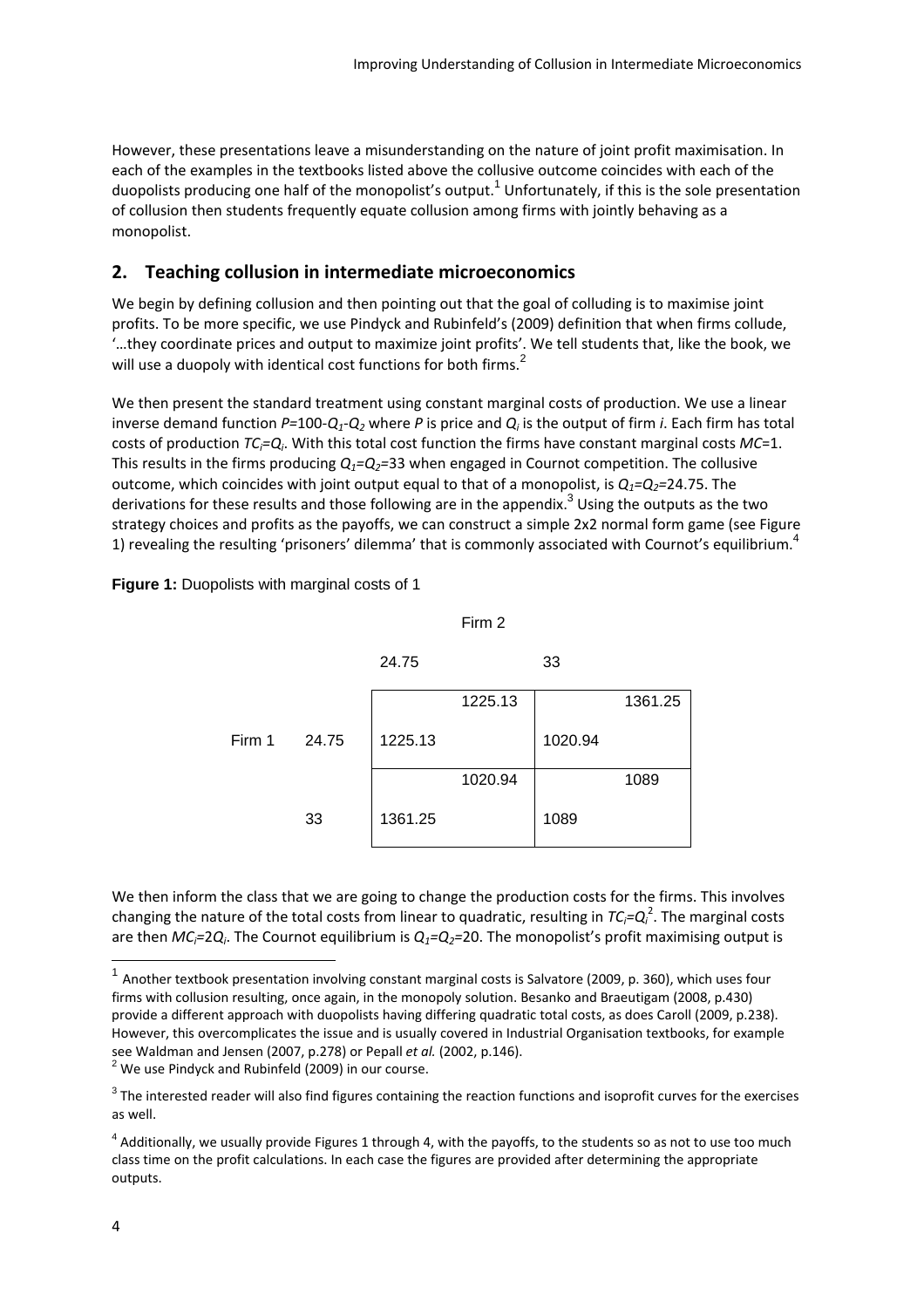25; splitting this output evenly yields *Q1=Q2=*12.5. Using these outputs as the two strategy choices results in the 2x2 normal form game in Figure 2.

**Figure 2:** Duopolists with marginal costs of 2*Qi*



The Nash equilibrium is to produce the Cournot output as in Figure 1. However, unlike Figure 1, the joint profits from the Cournot outcome (800+800) exceed those of splitting the monopolist's output (781.25+781.25). We stress to the students that colluding as a monopolist results in lower profits for the firms.

We then use a well known and simple technique to teach collusion when firms face identical demand and cost structures: multiply the slope of the demand curve by the number of firms and solve for the profit maximising output as a monopolist, which is each firms' output.<sup>5</sup> In both of the previous examples this results in inverse demand of *P=*100*‐*2*Q*. In the first example this results in a profit function of Π=(100*‐*2*Q*)*Q*‐*Q*. The resulting joint profit maximising outputs are *Q1=Q2=*24.75, exactly as they are in Figure 1. However, using this technique with the quadratic cost function results in a profit function of Π=(100*‐*2*Q*)*Q*‐*Q*<sup>2</sup> with the collusive outputs of *Q1=Q2=*16.67. We build upon Figure 2 by including these outputs as a third strategy choice as illustrated in Figure 3. Figure 3 allows the students to see clearly the profits associated with each output choice.

|        |       |        |        | Firm 2 |        |        |        |
|--------|-------|--------|--------|--------|--------|--------|--------|
|        |       | 12.5   |        | 16.66  |        | 20     |        |
|        |       |        | 781.25 |        | 902.78 |        | 950    |
|        | 12.5  | 781.25 |        | 729.17 |        | 687.5  |        |
|        |       |        | 729.17 |        | 833.33 |        | 866.67 |
| Firm 1 | 16.66 | 902.78 |        | 833.33 |        | 777.77 |        |
|        |       |        | 687.5  |        | 777.77 |        | 800    |
|        | 20    | 950    |        | 866.67 |        | 800    |        |

**Figure 3:** Duopolists with marginal costs of 2 $Q_i$  and collusive strategies

Using Figure 3 also allows the students to recognise the Nash equilibrium as the Cournot output decision, as in Figure 2.

 $5$  The instructor may opt for the students to determine the collusive outputs by solving the joint profit maximising function for each case, i.e. *Joint*  $\Pi$ *=* $(100\hbox{-} Q_1\hbox{-} Q_2) (Q_1\hbox{-} Q_2)$ -  $Q_1\hbox{-} Q_2$  with firms facing  $7C_i\hbox{=} Q_i$  and *Joint*  $\Pi$ *=* $(100\hbox{-} Q_1\hbox{-} Q_2) (Q_1\hbox{-} Q_2)$  $Q_2$ ) $\cdot$  $Q_1^2$  $\cdot$  $Q_2^2$  with firms facing  $TC_i$ = $Q_i^2$ .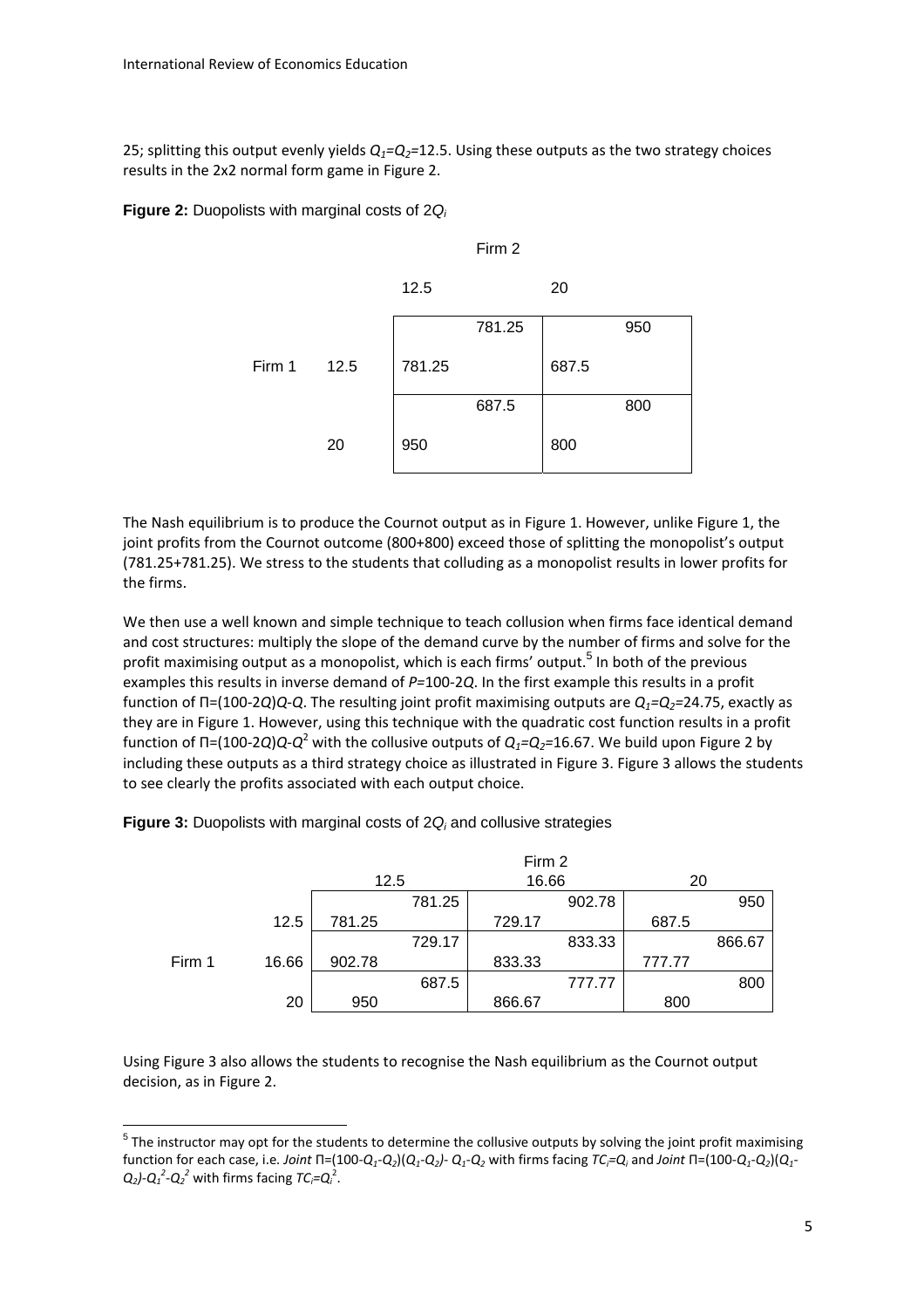Finally, we provide a reduced version of the previous figure, similar to that of Figure 1, that includes only the collusive and Cournot outputs. This is shown in Figure 4.

**Figure 4:** Prisoners' dilemma with marginal costs of 2*Qi*

|        |       | 16.66  |        | 20     |        |
|--------|-------|--------|--------|--------|--------|
|        |       |        | 833.33 |        | 866.67 |
| Firm 1 | 16.66 | 833.33 |        | 777.77 |        |
|        |       |        | 777.77 |        | 800    |
|        | 20    | 866.67 |        | 800    |        |

Firm 2

This figure allows the students to see the Cournot output decisions in the familiar 'prisoners' dilemma' context. More importantly, the exercise as whole reinforces the notion that collusion does not necessarily imply jointly behaving as a monopolist.<sup>6</sup>

Students may ask for an explanation as to why collusion among the duopolists facing quadratic costs does not result in the monopoly level of output. We will provide two possible avenues for explaining this result. The first explanation involves equating the industry marginal revenue with the industry marginal cost to maximise industry profits. Figure 5 presents the industry demand and marginal revenue curves. Additionally, the marginal cost curves for both scenarios, firms facing total costs of *TC<sub>i</sub>=Q<sub>i</sub>* and *TC<sub>i</sub>=Q<sub>i</sub><sup>2</sup>, are included. The <i>industry* marginal cost curve for each case is obtained by summing horizontally the firms' marginal cost curves.<sup>7</sup>

For the firms facing *TCi=Qi* , with constant marginal costs of *MC*=1, the industry marginal cost curve is identical to that of any firm. It is this relationship between the industry and firm marginal costs that results in the duopolists jointly producing, in a profit maximising collusive arrangement, the monopolist's output of 49.5 units.

 $6$  The exercise also provides for an opportunity to expound on returns to scale. While not the focus of this paper, we find that drawing the average total cost (ATC) functions and discussing the implications of a constant ATC versus an increasing ATC to be enlightening.

 $7$  See Salvatore (2009, p.359) or Waldman and Jensen (2007, p.278) for more information on deriving industry marginal cost curves.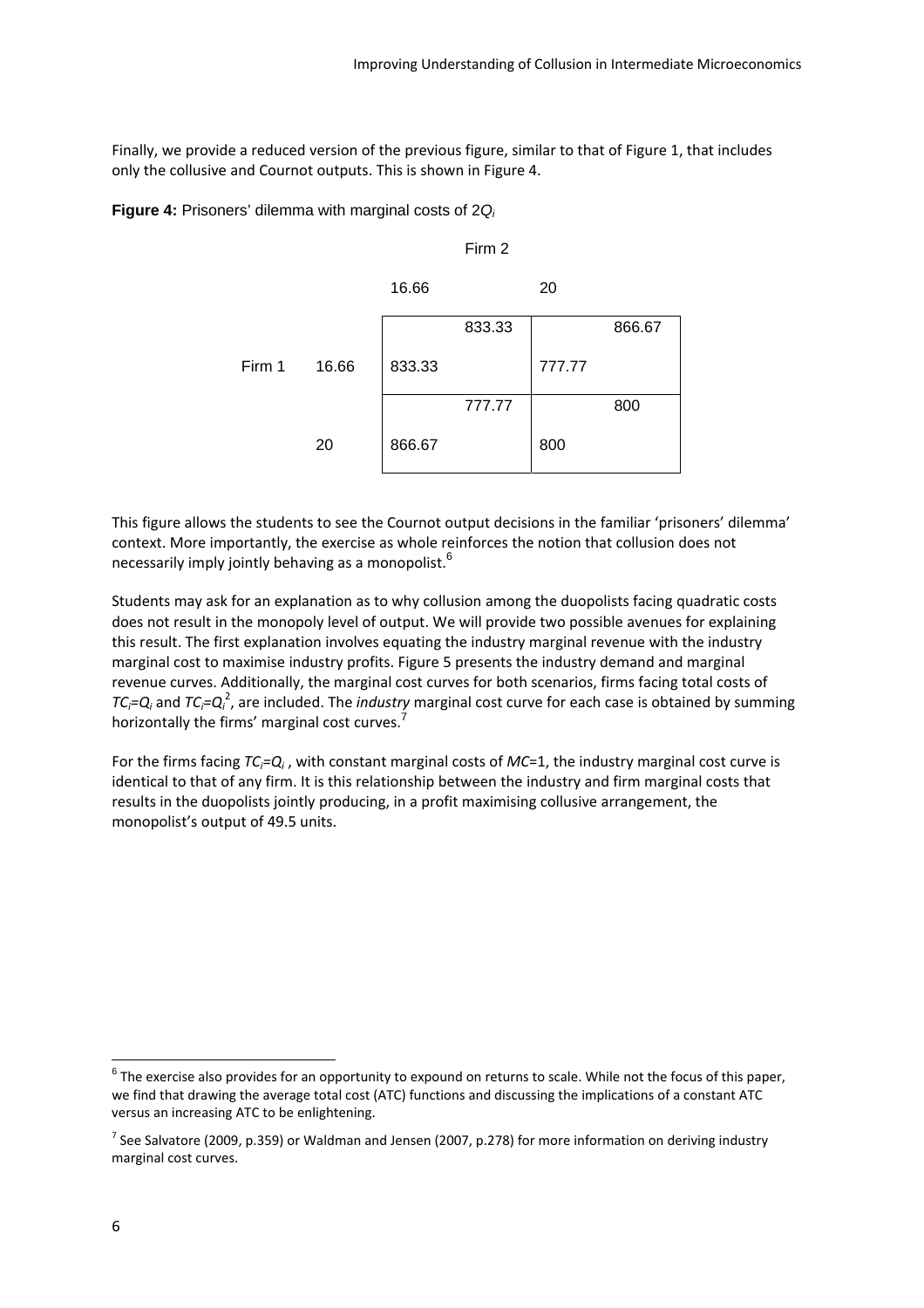

**Figure 5:** Industry marginal costs, demand, and marginal revenue

Now consider firms facing total costs of  $TC_i = Q_i^2$ . If the market is served by a monopolist then the monopoly's marginal cost curve, *MC=*2*Q,* and the industry marginal cost curve are identical. This results in the monopolist choosing to producing 25 units to maximise profit. However, a firm's marginal cost curve is not equal to the industry marginal cost curve in the duopoly setting. Each firm faces *MCi=*2*Qi* while the industry marginal cost is *MC*=*Q*. For the duopolists the industry marginal costs are lower than those of the monopolist. The duopolists can increase joint output, relative to the monopoly output of 25 units, leading to greater joint profits. The collusive duopolists will jointly produce 33.33 units. Equating the industry wide marginal revenue *MR*=100‐2*Q*=33.33 with each firms marginal cost, *MCi=*2*Qi* , reveals that each firm will produce 16.66 units. This outcome is shown in Figure 5 above.

If the instructor is not interested in using the industry marginal cost diagram then a similar explanation to the one above can be given without using the figure. For the  $TC_i$ = $Q_i^2$  scenario, point out that the industry marginal revenue of producing 25 units, the monopolist's output, is *MR*=100‐2*Q*=50. If each firm produces half of the monopolist's output then they will each produce 12.5 units. The marginal cost for each firm is then *MCi=*2*Qi*=25. As the marginal revenue exceeds the marginal cost for each firm, as well as the industry marginal cost, they should increase output to increase profits. The instructor can propose each firm produce 15 units, pointing out that the industry marginal revenue is then *MR*=100‐ 2*Q*=40 and each firm's marginal cost is *MCi=*2*Qi*=30. Each firm's profits increase from 781.25 to 825. The duopolists will increase output until the joint output equals 33.33. The marginal revenue decreases to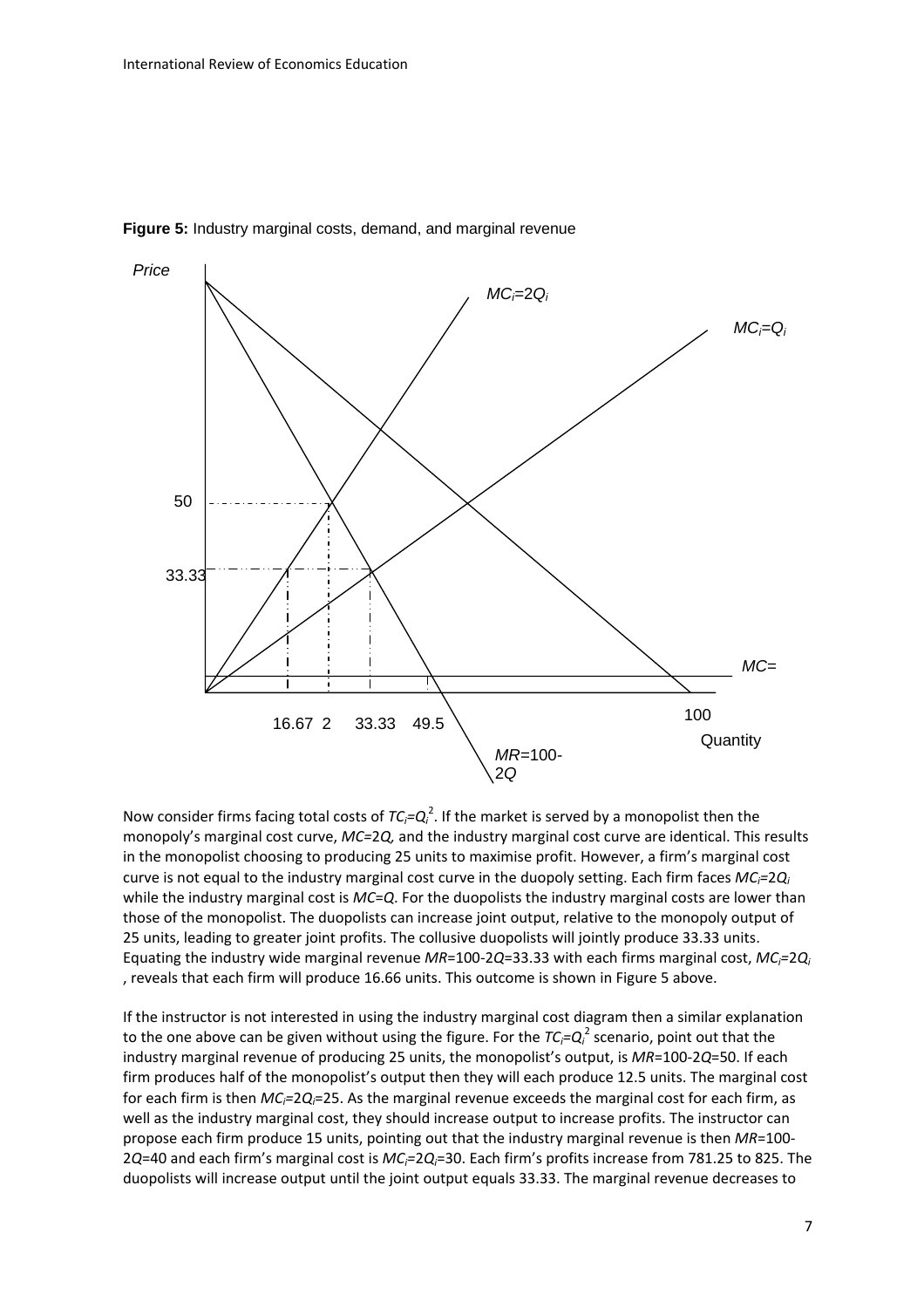*MR* =100‐2*Q* = 33.33 and the marginal cost for each firm is *MCi=*2*Qi*=33.33, as each firm produces 16.66 units. As discussed earlier, this results in each firm earning profits of 833.33.

#### **3. Conclusions**

The use of a simple duopoly Cournot model, with quadratic costs, can be very enlightening for undergraduate students when teaching collusion and joint profit maximisation. Unfortunately the standard textbook presentations in principles and intermediate microeconomics usually leave students with the misunderstanding that firms jointly behaving like a single-firm monopolist and collusion are one and the same. We find that the exercise presented in this paper can be used to clarify the issue and lead to a better understanding of collusion and profit maximisation.

#### References

Besanko, D.A and Braeutigam, R.R. (2005). *Microeconomics* (2nd edn), Hoboken: John Wiley & Sons.

Caroll, T. (2009). *Intermediate Microeconomic Theory* (1<sup>st</sup> edn), Dubuque: Kendall/Hunt.

Eaton, B.C., Eaton, D.F. and Allen, A.W. (2002). *Microeconomics* (5<sup>th</sup> edn), Harlow: Prentice Hall.

Frank, R.H. (2008) *Microeconomics and Behavior* ( $7<sup>th</sup>$  ed.), Singapore: McGraw-Hill Education.

Hey, J.D. (2003). *Intermediate Microeconomics,* New York: McGraw Hill Higher Education.

Nicholson, W. and Snyder, C.M. (2006). *Intermediate Microeconomics and its Application* (10th edn), Mason: South‐Western College Publishing.

Pepall, L., Richards, D.J. and Norman, G. (2002) *Industrial Organization: Contemporary Theory and Practice* (2<sup>nd</sup> edn), Mason: South-Western College Publication.

Perloff, J.M. (2008). *Microeconomics: Theory and Applications with Calculus* (1st edn), Harlow: Pearson Education.

Perloff, J.M. (2009). *Microeconomics* (5<sup>th</sup> edn), Harlow: Pearson Education.

Pindyck, R.S. and Rubinfeld, D.L. (2009). *Microeconomics* (7<sup>th</sup> edn), Harlow: Prentice Hall.

Salvatore, D. (2009). *Microeconomics: Theory and Applications* (5th edn), Oxford: Oxford University Press.

Varian, H.R. (2005). *Intermediate Microeconomics: A Modern Approach* (7th edn), New York: W. W. Norton.

Waldman, D.E. and Jensen, E.J. (2007). *Industrial Organization: Theory and Practice* (3rd edn), Harlow: Pearson Addison Wesley.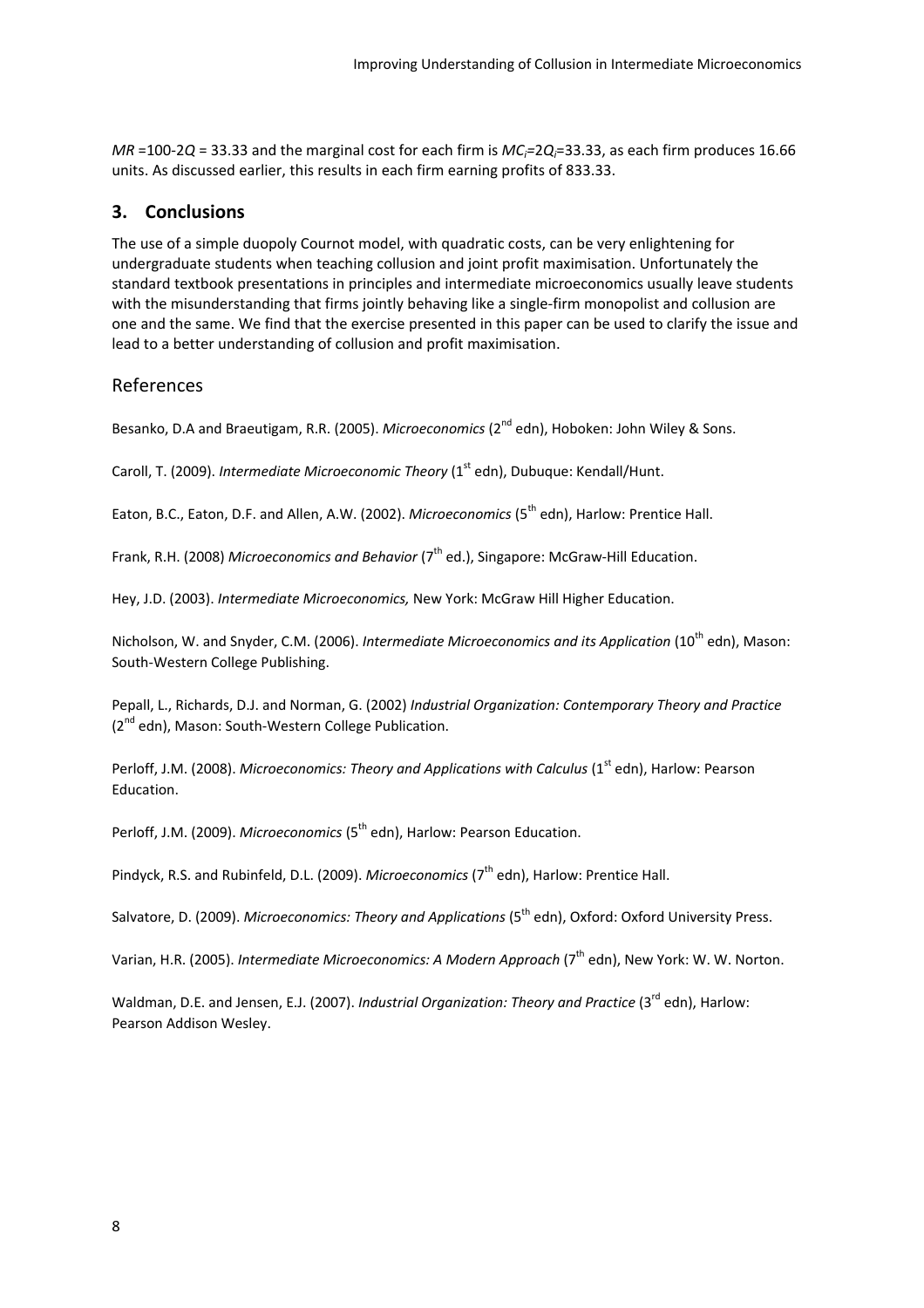#### **Appendix**

**P=100‐Q1‐Q2 and TCi=Qi. For Figure 1** Monopolist output (profit maximising collusion):  $P = 100 - 24.75 - 24.75 = 50.5$  $Q_1 = Q_2 = 24.75$  $Q = 49.5$  $\frac{\Pi}{\sqrt{2}} = 100 - 2Q - 1 = 0$  $\Pi = (100 - Q)Q - Q$ *dQ d*

 $\pi_1 = \pi_2 = 50.5 * 24.75 - 24.75 = 1,225.13$ 

Cournot competition:

$$
\Pi_{i} = (100 - Q_{i} - Q_{j})Q_{i} - Q_{i}
$$
\n
$$
\frac{d\Pi_{i}}{dQ_{i}} = 100 - 2Q_{i} - Q_{j} - 1 = 0
$$
\n
$$
Q_{i} = 49.5 - 0.5Q_{j}
$$
\n
$$
Q_{1} = Q_{2} = 33
$$
\n
$$
P = 100 - 33 - 33 = 34
$$
\n
$$
\pi_{1} = \pi_{2} = 34 * 33 - 33 = 1,089
$$
\nIf Q\_{i} = 24.75 and Q\_{j} = 33:\n
$$
P = 100 - 24.75 - 33 = 42.25
$$

 $\pi$ <sub>j</sub> = 42.25 \* 33 – 33 = 1,361.25  $\pi$ <sub>i</sub> = 42.25 \* 24.75 – 24.75 = 1,020.94

 $P=100$ **·Q**<sub>1</sub>**-Q**<sub>2</sub> and  $TC_i=Q_i^2$ . **For Figures 2, 3 and 4** Monopolist output:

$$
\Pi = (100 - Q)Q - Q^{2}
$$
\n
$$
\frac{d\Pi}{dQ} = 100 - 2Q - 2Q = 0
$$
\n
$$
Q = 25
$$
\n
$$
Q_1 = Q_2 = 12.5
$$
\n
$$
P = 100 - 12.5 - 12.5 = 75
$$
\n
$$
\pi_1 = \pi_2 = 75 * 12.5 - 12.5^2 = 781.25
$$

Cournot competition:

$$
\Pi_{i} = (100 - Q_{i} - Q_{j})Q_{i} - Q_{i}^{2}
$$
\n
$$
\frac{d\Pi_{i}}{dQ_{i}} = 100 - 2Q_{i} - Q_{j} - 2Q_{i} = 0
$$
\n
$$
Q_{i} = 25 - 0.25Q_{j}
$$
\n
$$
Q_{1} = Q_{2} = 20
$$
\n
$$
P = 100 - 20 - 20 = 60
$$
\n
$$
\pi_{1} = \pi_{2} = 60 * 20 - 20^{2} = 800
$$

If  $Q_i = 12$ . 5 and  $Q_i = 20$ :  $P = 100 - 12.5 - 20 = 67.5$  $\pi$ <sub>j</sub> = 67.5 \* 20 – 20<sup>2</sup> = 950  $\pi$ <sub>i</sub> = 67.5 \* 12.5 – 12.5<sup>2</sup> = 687.5

Profit maximising collusion:

$$
\Pi_{i} = (100 - 2Q_{i})Q_{i} - Q_{i}^{2}
$$
\n
$$
\frac{d\Pi_{i}}{dQ_{i}} = 100 - 4Q_{i} - 2Q_{i} = 0
$$
\n
$$
Q_{i} = 16.67
$$
\n
$$
P = 100 - 16.67 - 16.67 = 66.66
$$
\n
$$
\pi_{1} = \pi_{2} = 66.66 * 16.67 - 16.67^{2} = 833.33
$$

If  $Q_i = 12$ . 5 and  $Q_i = 16.66$ :  $P = 100 - 12.5 - 16.66 = 70.83$  $\pi$ <sub>j</sub> = 70.83 \* 16.66 – 16.66<sup>2</sup> = 902.78  $\pi$ <sub>i</sub> = 70.83 \* 12.5 – 12.5<sup>2</sup> = 729.17

If  $Q_i = 16.66$  and  $Q_i = 20$ :  $P = 100 - 16.66 - 20 = 63.33$  $\pi$ <sub>j</sub> = 63.33 \* 20 – 20<sup>2</sup> = 866.67  $\pi$ <sub>i</sub> = 63.33 \* 16.66 – 16.66<sup>2</sup> = 777.77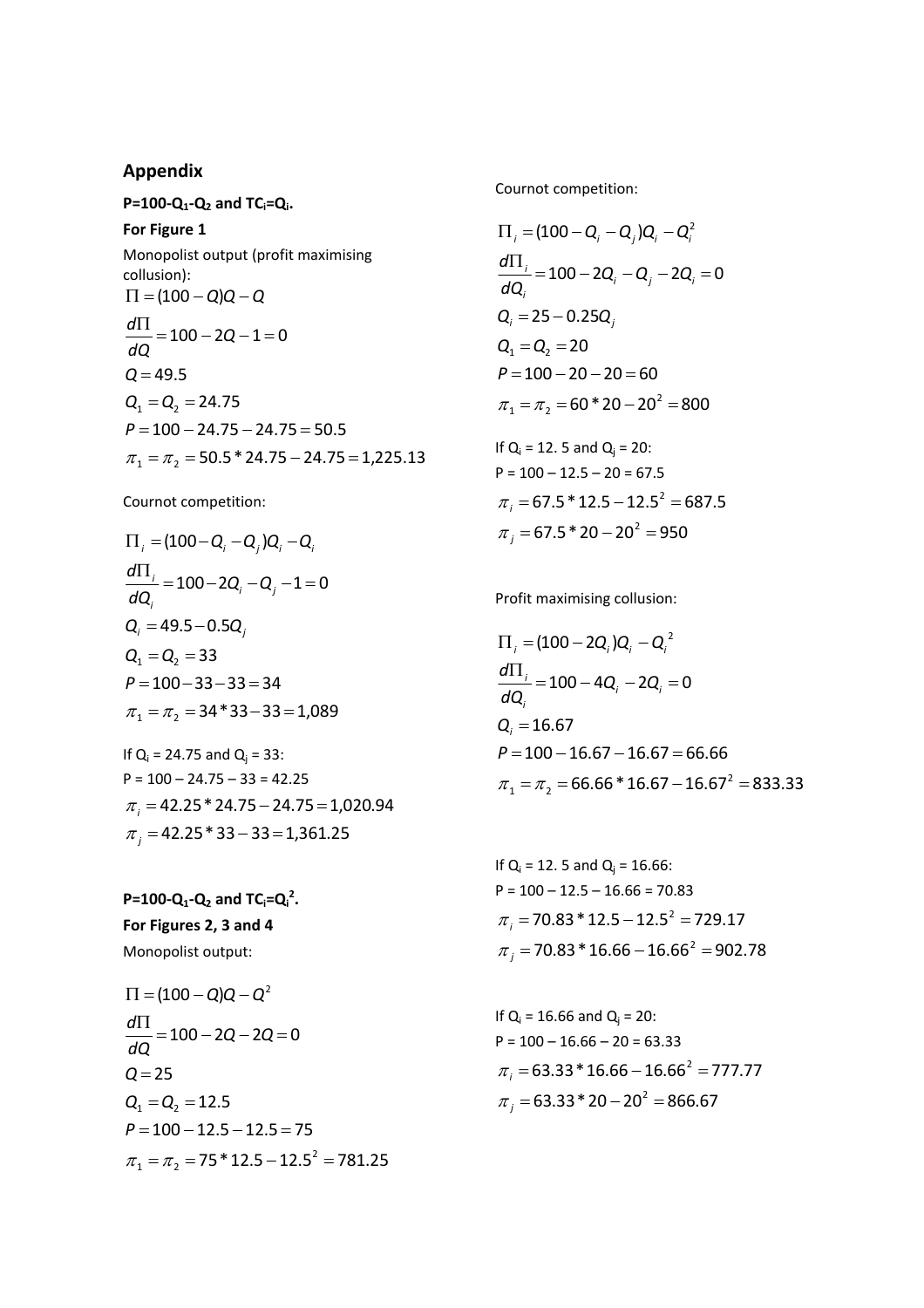#### **Figures containing reaction functions and isoprofit curves**

Figures A1, A2, and A3 pertain to the duopoly scenario with each firm having total costs of production  $TC_i = Q_i$ 



**Figure A1:** Reaction functions – firms facing TC<sub>i</sub>=Q<sub>i</sub>

**Figure A2:** Isoprofit curves – firms facing TC<sub>i</sub>=Q<sub>i</sub>



Figure A1 presents the reaction functions  $Q_i=49.5-0.5Q_i$  for the duopolists. Note that the intersection at  $Q_1=Q_2=33$  is the Cournot equilibrium outputs (indicated by 0 in the figure). Figure A2 presents the isoprofit curves. The curves indicating profits of 1089 for each firm intersect at  $Q_1 = Q_2 = 33$ , the Cournot equilibrium (again indicated by 0). Joint profits are maximised at the tangency of the isoprofit curves at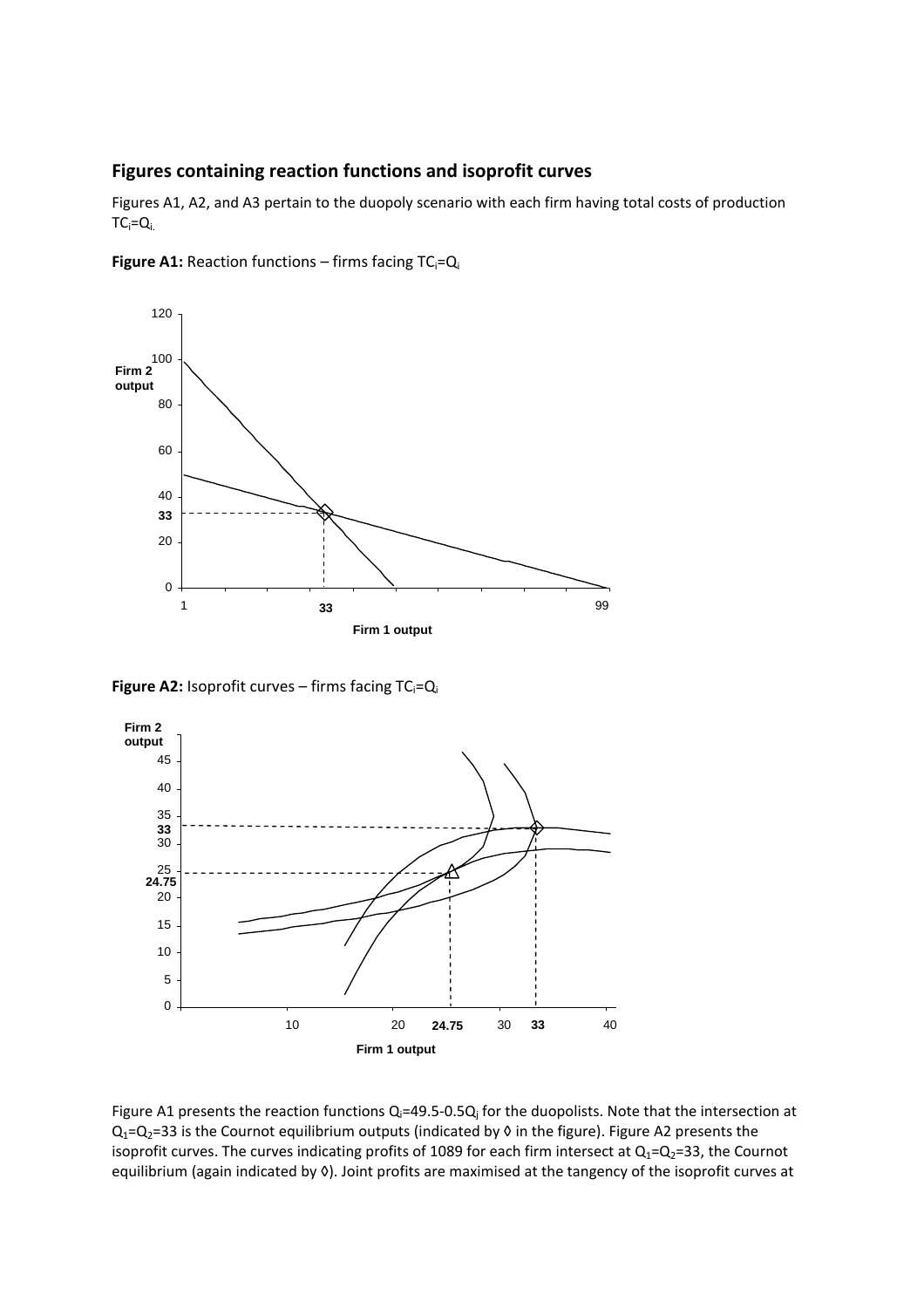Q<sub>1</sub>=Q<sub>2</sub>=24.75 (this is indicated by ∆). This collusive outcome results in each firm earning profits of 1225.125. Figure A3 combines Figures A1 and A2 revealing that the intersection of the reaction functions and the Cournot equilibrium isoprofit curves coincides with the Cournot equilibrium outputs.



**Figure A3:** Reaction functions and isoprofit curves - firms facing TC<sub>i</sub>=Q<sub>i</sub>

Figures A4, A5, and A6 pertain to the duopoly scenario with each firm having total costs of production TC<sub>i</sub>=Q<sub>i</sub><sup>2</sup>. The reaction functions in Figure A4 are Q<sub>i</sub>=25-0.25Q<sub>i</sub>. The Cournot outcome, Q<sub>1</sub>=Q<sub>2</sub>=20, is indicated by ◊.

**Figure A4:** Reaction functions – firms facing  $TC_i = Q_i^2$ 

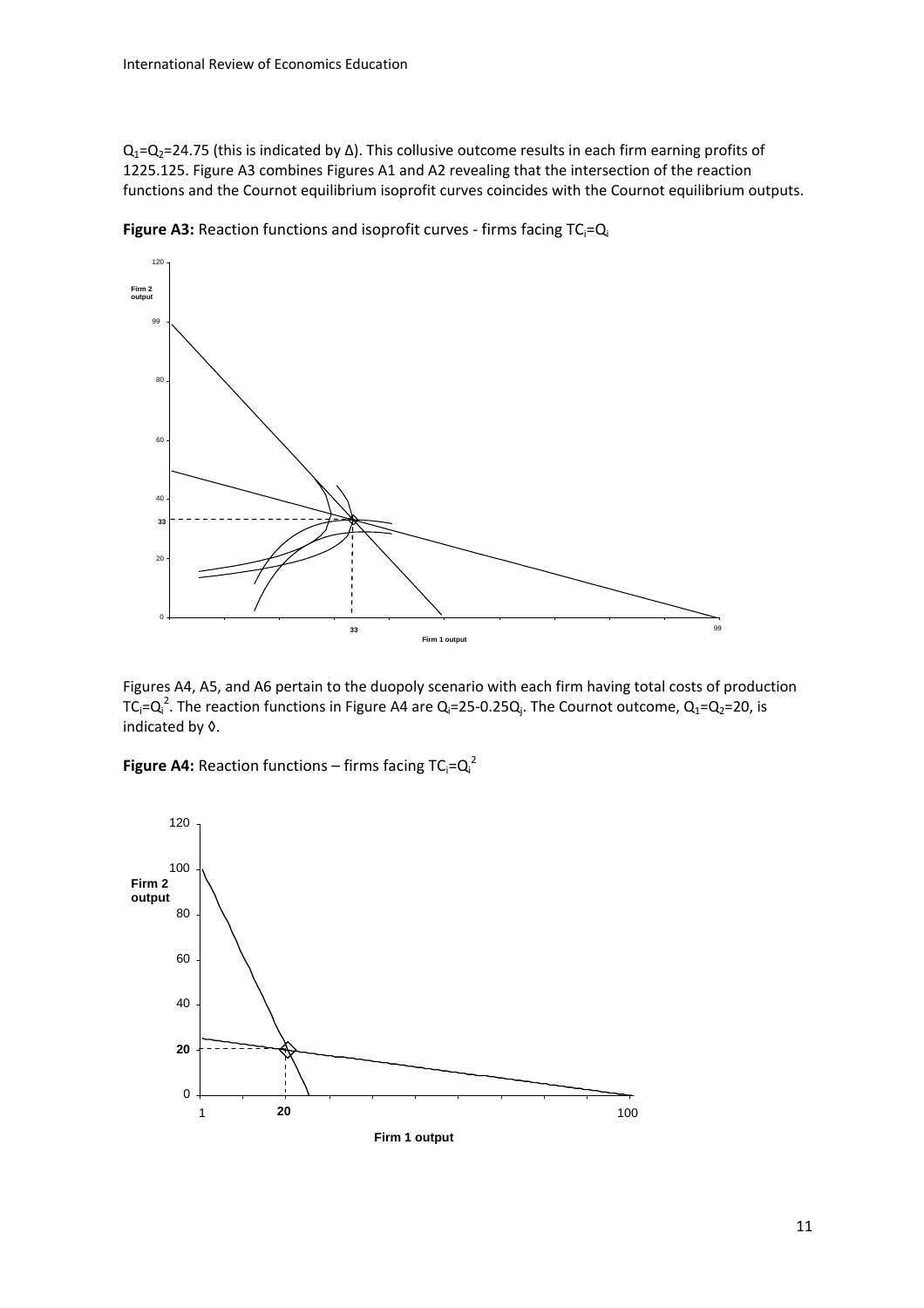Unlike the previous scenario with constant marginal costs of production, the collusive outcome does not coincide with each firm producing half of the monopolist's level of output. The isoprofit curves for each firm, as shown in Figure A5, represent the profits from collusion, i.e. 833.33, from Cournot competition, i.e. 800, and from producing half of the monopolist's level of output, i.e. 781.25. The Cournot outcome,  $Q_1=Q_2=20$ , is indicated by  $\Diamond$  and the collusive outcome,  $Q_1=Q_2=24.75$ , by  $\triangle$ .

Figure A6 combines Figures A4 and A5 revealing that the intersection of the reaction functions and the Cournot equilibrium isoprofit curves coincides with the Cournot equilibrium outputs.



**Figure A5:** Isoprofit curves – firms facing  $TC_i = Q_i^2$ 

**Figure A6:** Reaction functions and isoprofit curves - firms facing  $TC_i = Q_i^2$